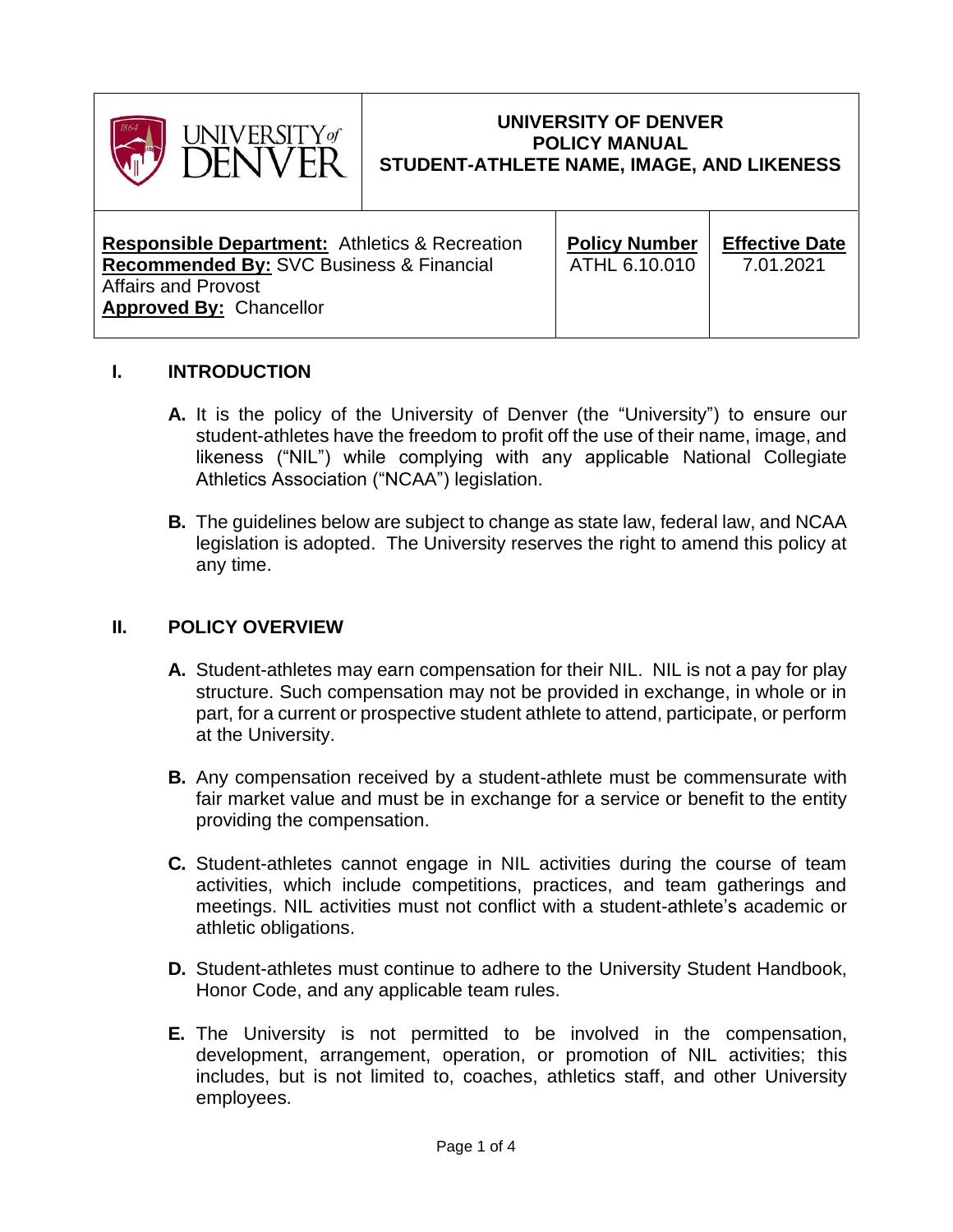- **F.** University boosters engaged in NIL business activities must act in a manner consistent with this policy.
- **G.** Student-athletes are not permitted to enter into a contract with an organization that conflicts with current University corporate sponsors or whose business or practices are not consistent with University's core values.
- **H.** Student-athletes must report all agreements, including contracts and proposed contracts, with third parties for NIL activities to the University, as set forth in Section III, below.
- **I.** Existing NCAA legislation related to employment, offers of inducements, and extra benefits still apply.
- **J.** A Student-athlete may not engage in NIL activities that conflict with NCAA rules (e.g., sports wagering, tobacco, and banned substances): https://www.ncaa.org/sport-science-institute/topics/2020-21-ncaa-bannedsubstances.
- **K.** The University may prohibit a student-athlete from receiving compensation for use of their NIL from entities or individuals that, in the reasonable judgment of the University, negatively impacts or reflects adversely on the University.
- **L.** The use of institutional logos/marks or other intellectual property owned by the University for any NIL activities is not permitted without the prior written consent and approval of the University.
- **M.** The use of University facilities (athletics and non-athletics) for NIL activities is not permitted without following campus processes and permissions which includes, but is not limited to, contracts and payment through the University.
- **N.** Student-athletes are permitted to obtain professional representation to assist with securing opportunities for compensation. Representation must be for name, image, likeness only and not for future professional contract negotiations. Students must compensate representatives commensurate with the fair market value of any such services.
- **O.** No University employees or University independent contractors) may serve as a student-athlete's professional service provider or assist in identifying, selecting, arranging, or providing payment for a professional service provider, nor may any University employee or University independent contractor provide legal, financial, or business advice to a student-athlete.
- **P.** This policy is intended to follow and be consistent with **[Colorado SB 20-123](file://///shares.du.edu/Divisions/Financial%20Affairs/Financial%20Affairs/Policies%20Word%20Version/xxx.current%20pending%20policies/ATHL%20Name%20Image%20Likeness/2020a_123_signed%20Colorado%20law.pdf)** (C.R.S 23-16-301 and 23-16-106, as amended), effective January 1, 2023.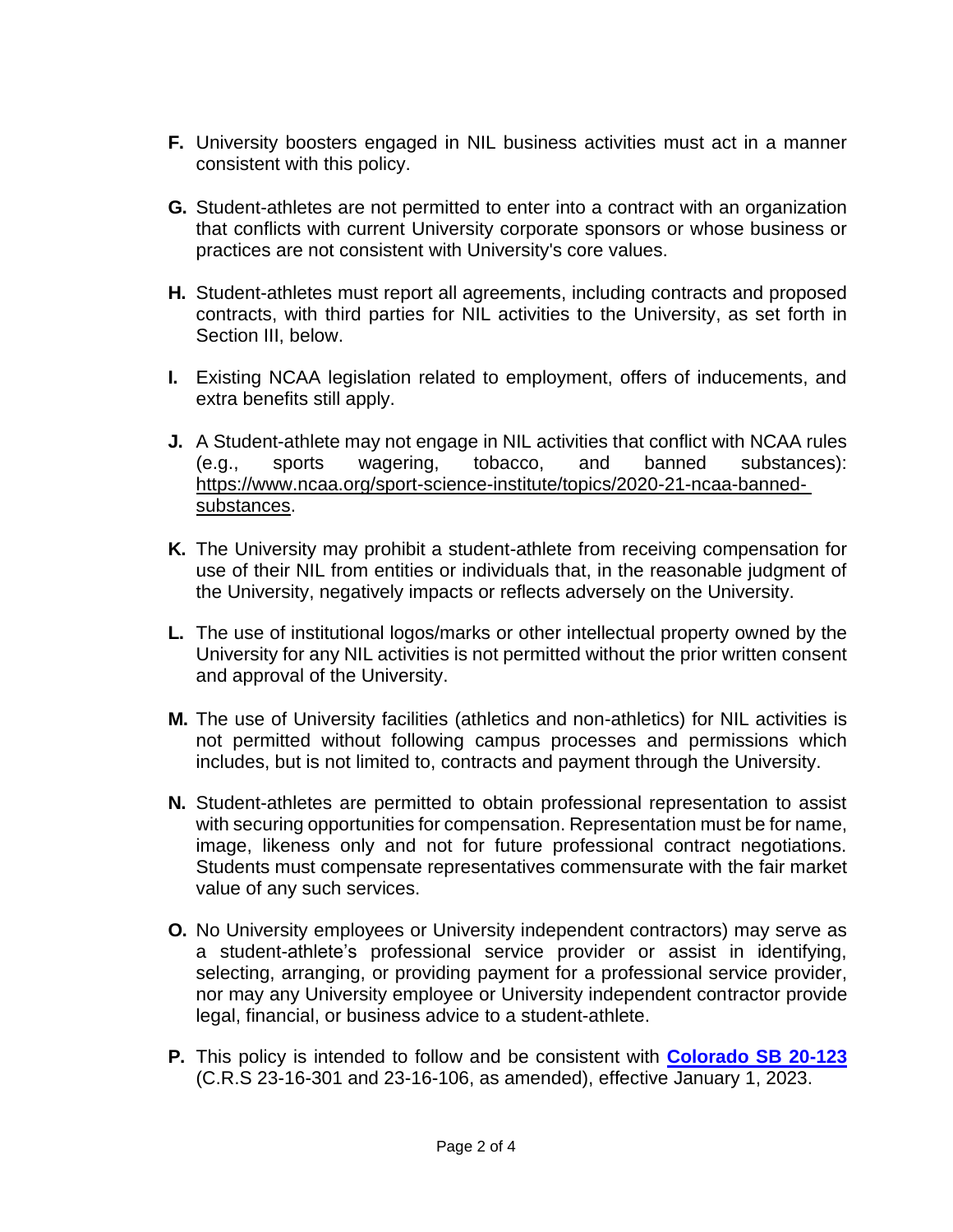# **III. PROCESS OVERVIEW**

- **A.** For any NIL, Student-athletes must complete the NIL Disclosure form on the **[ARMS](https://my.armssoftware.com/arms/login)** platform within at least seventy-two (72) hours of the executing a contract for NIL, or before the next scheduled athletic event in which the student-athlete may participate, whichever comes first.
- **B.** All agreements for professional representation must be disclosed using an Agent Disclosure form in **[ARMS](https://my.armssoftware.com/arms/login)** within (10) days following the execution of the agreement for professional representation.

### **IV. DEFINITIONS**

- **A.** "**Name, image and likeness activity**" is an activity that involves use of a student-athlete's name, image or likeness for promotional purposes by a noninstitutional entity, including the individual prospective student-athlete or student-athlete, a commercial entity or a noninstitutional nonprofit or charitable entity. Such use may be compensated (e.g., cash, product or other benefit) or uncompensated.
- **B.** "**Student-athlete**" means a student enrolled in the University who competes in intercollegiate athletics for the University.
- **C. "Compensation"** includes money, goods, services, and other non-monetary consideration.
- **D. Resources**:

**ARMS**: <https://my.armssoftware.com/arms/login>

**NCAA Resources**:<https://www.ncaa.org/about/taking-action>

**Ritchie Center Facility Rental**:<https://ritchiecenter.du.edu/sports/events>

**University Branding Licenses**: <https://denverpioneers.com/sports/2019/10/9/trademarks-licensing.aspx>

**University Honor Code**: <https://www.du.edu/studentlife/studentconduct/honorcode.html>

**Colorado Senate Bill 20-123**: [https://leg.colorado.gov/sites/default/files/2020a\\_123\\_signed.pdf](https://leg.colorado.gov/sites/default/files/2020a_123_signed.pdf)